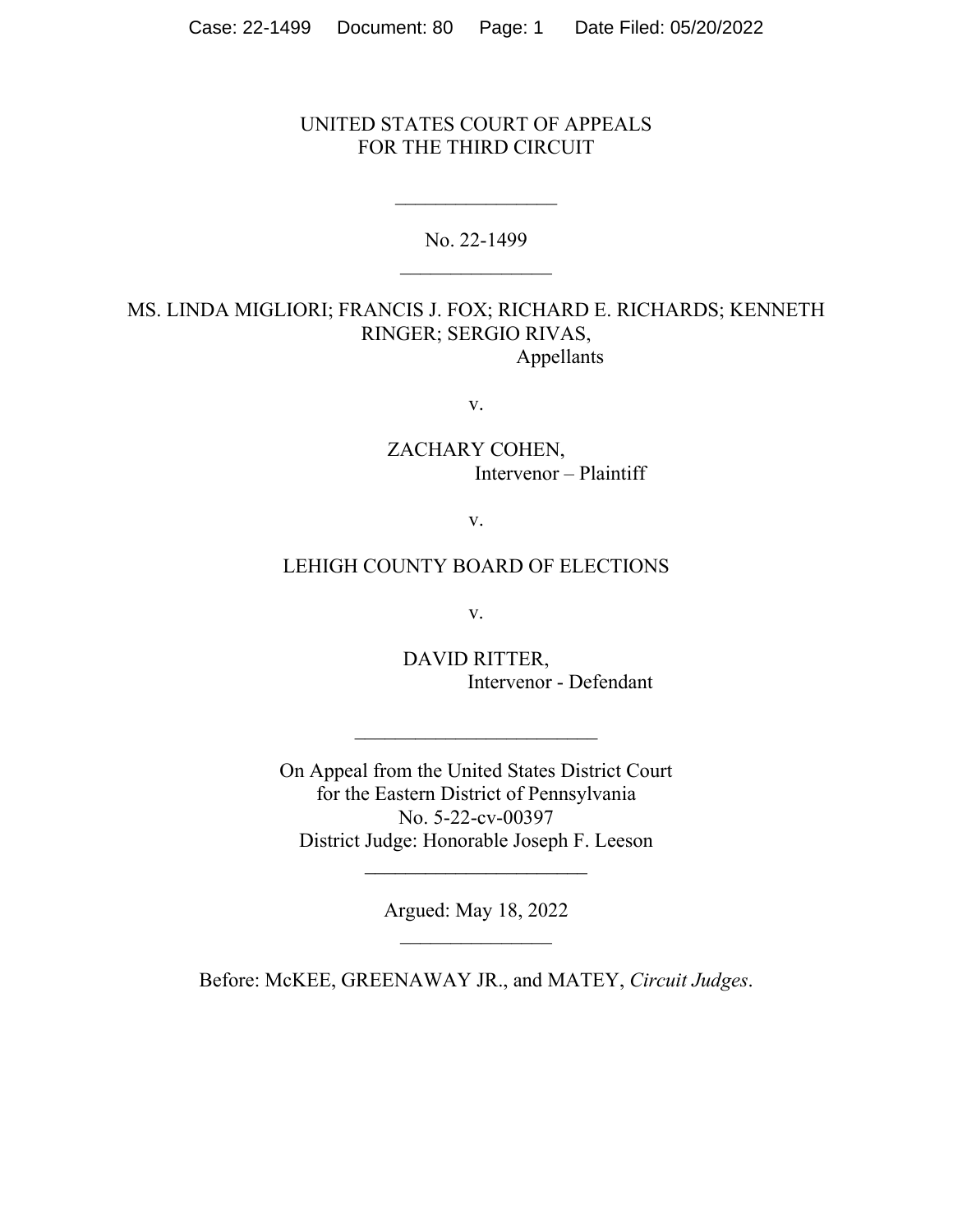## JUDGMENT

 $\frac{1}{2}$ 

This judgment is issued at the direction of the Court pursuant to Fed. R. App. P.  $36(a)(2)$ .

This cause came to be considered on the record from the United States District Court for the Eastern District of Pennsylvania and was argued on May 18, 2022.

On consideration whereof, it is now hereby ORDERED and ADJUDGED by this Court that the judgment of the District Court entered on March 16, 2022, is reversed insofar as it found Appellants lack the capacity to bring suit under 52 U.S.C. § 10101 as there exists a private right of action under 42 U.S.C. § 1983. *See Gonzaga Univ. v. Doe*, 536 U.S. 273, 284–85 (2002).

In addition, inasmuch as there is no dispute that ballots that have the wrong date were counted in the election, it is further ORDERED and ADJUDGED that, the dating provisions contained in 25 Pa. Cons. Stat. §§ 3146.6(a) and 3150.16(a) are immaterial under  $\S 10101(a)(2)(B)$ . Accordingly, there is no basis on this record to refuse to count undated ballots that have been set aside in the November 2, 2021, election for Judge of the Common Pleas of Lehigh County.

This matter is hereby remanded to the District Court and that court is hereby directed to forthwith enter an order that the undated ballots be counted.